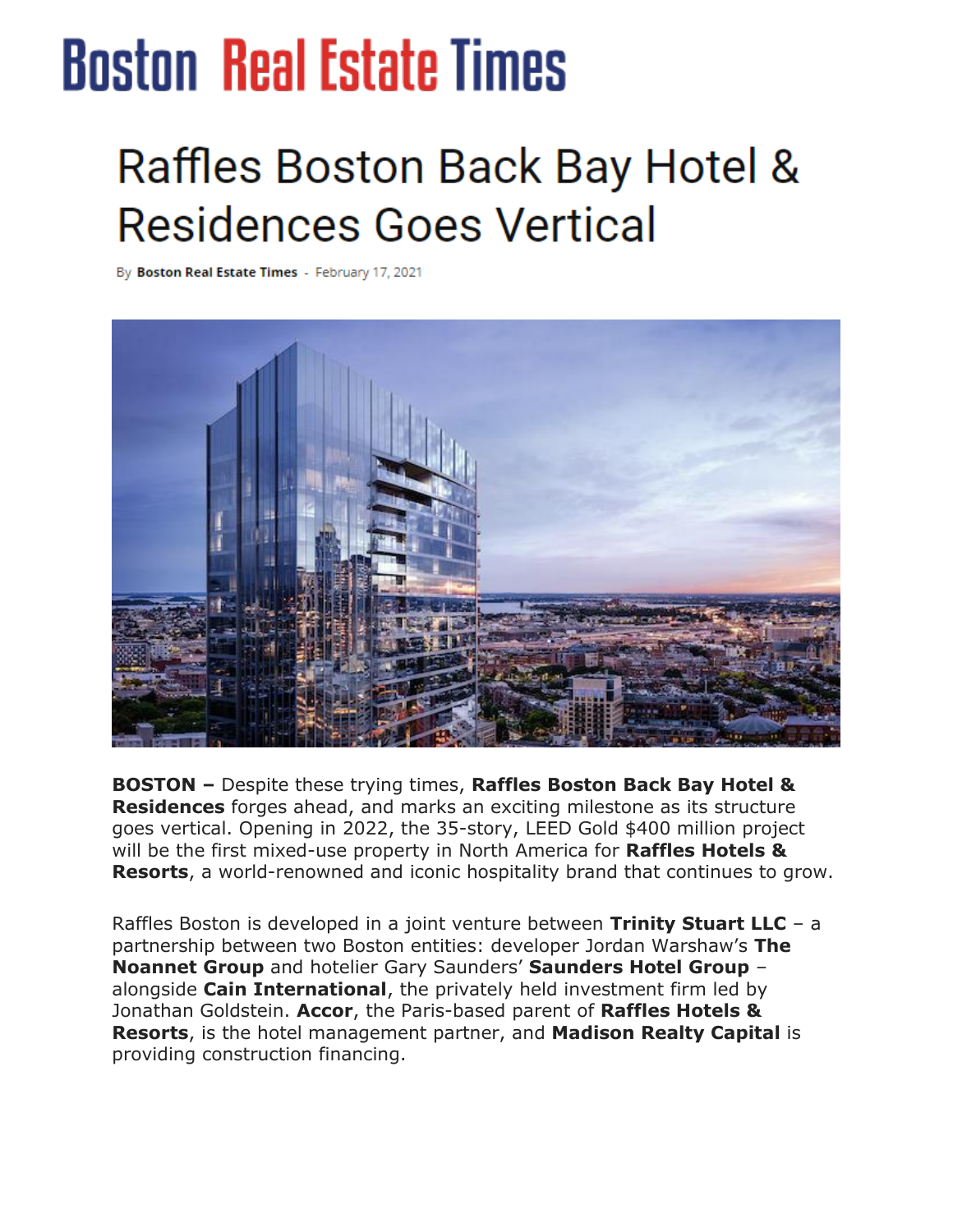Upon completion, Raffles Boston will bring to the Back Bay a level of glamour and adventure previously unseen in the Boston market, featuring 16 distinct gathering spaces, ranging from quiet and intimate to vibrant and social, including a variety of special venues dedicated solely to building residents. Highlights within the 16 gathering spaces include six food and beverage venues, a two-story Sky Lobby perched high above Copley Square, a state-of-the-art Raffles Spa, a 20-meter indoor pool and fitness center, a magnificent rooftop garden terrace lounge, a variety of intimate residents-only gathering places, and a dramatic ballroom with expansive views over the Charles River, all alongside its 147 guestrooms and 146 residences.

In what is a rare occurrence within Boston real estate, Raffles Boston secured the air rights over the adjoining University Club, allowing it to soar to 35 stories through the use of a cantilever structure designed by Boston-based structural engineers **McNamara Salvia**. Boston-based architectural firm, **The Architectural Team, Inc. (TAT)** spearheaded Raffles Boston's dramatic exterior, transforming its relatively narrow urban footprint through sheer engineering ingenuity.

**Suffolk** leads the project's complex build. Following Raffles Boston's Fall, 2019 groundbreaking, construction focused on demolition and below ground work for over a year. In the Spring of 2020, after a 10-week COVID shutdown, Suffolk reignited work as safely and quickly as possible, working with the City of Boston in order to take a proactive approach to COVID safety protocols and offer workers the highest quality of protection.

Last month, 1,428 cubic yards of concrete was placed for Raffles Boston's seven-foot thick mat slab, which equates to 6 million pounds of concrete and 13 miles of rebar. Prior to pouring the mat slab, a dense field of six-foot wide caissons was drilled approximately 150 feet into bedrock, following which 1.5 million pounds of steel plate girders, fabricated from three-inch thick steel plate, tied the grid of caissons together. The concrete structural core and columns that form the building's aboveground structure rest on this concrete mat slab.

The Tower Crane, active as of today, sits on the corner of Stuart Street and Trinity Place, and is 150-feet tall. It will climb up to 512 feet as the building tops out. Working on two shifts, the Tower Crane focuses on the concrete core structure during the first shift, and erecting the first six floors of steel on its swing shift. Once Raffles Boston reaches the seventh floor, the Tower Crane will revert back to work on the building's concrete core and superstructure until the project's topping out. The team of trade partners on the project site, managed by Suffolk, will soon expand to 80 ironworkers, carpenters, operating engineers, laborers, electricians, plumbers and other mechanical trades.